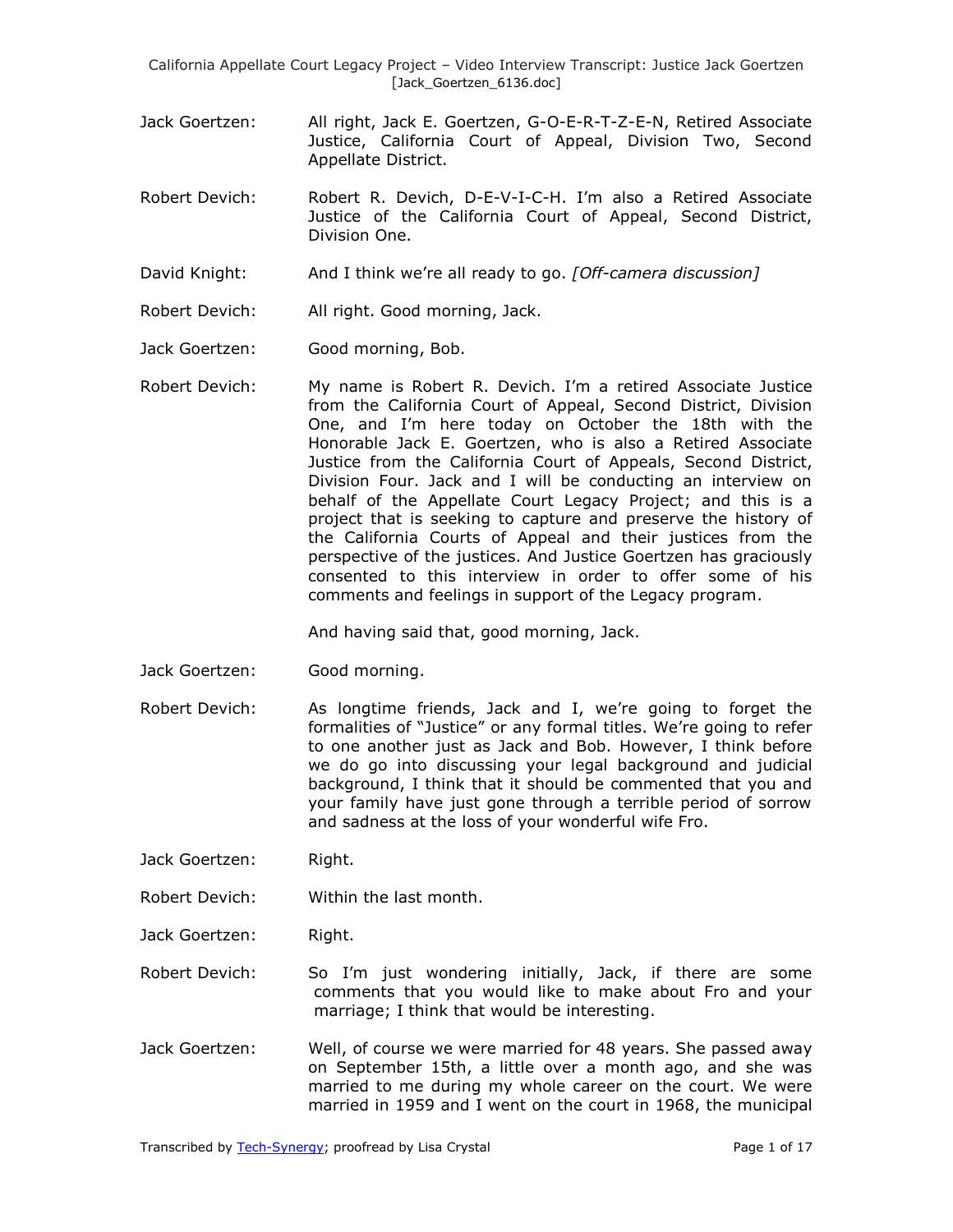> court. So she's been there, she was there, throughout my career. So she lived through the highlights, any lowlights that might have occurred, and we did it together. As you know, Bob, you lost your wife a few years back, and so we share that—not such a great experience, and what a terrible loss it is. Yeah, it's a rough go at times.

- Robert Devich: Well, I think everybody remembers Fro as a very energetic type of a person and with a good sense of humor. And whenever you saw Jack, you saw Fro; when you saw Fro you saw Jack at all the different functions. And you mentioned something at her service regarding her humor.
- Jack Goertzen: Yeah.

(00:04:52)

- Robert Devich: About—why don't you relate that to us?
- Jack Goertzen: Well, yeah, I was asked by my kids, they wanted me to say a eulogy. I wasn't sure I could get through such a thing, but it turned out I could, and the last three weeks after she was diagnosed with the cancer she had, she was home and two of the daughters did all the medical provisions for her and kept her in the medication she needed. The rest of the family—I have two other daughters; there are four daughters and a son—they were all here during the last three weeks of her life.
- One night, or one day late afternoon, I was sitting with her and I was reading because I thought she was asleep, and I sort of sensed her eyes were open. And I looked up and she was looking at me, so I said, "Can I get you anything?" She said no. She was very sensitive to noise, so she said, "What's going on?" We were upstairs in this home, and she said, "What's that noise downstairs?" I said, "Well, that's the kids; they're all here." She said, "You mean all five are here?" I said, "Yeah!" "What are they doing?" I said, "Well, they're down there; I think they're making some sandwiches and coffee and stuff."

She said, "That's interesting." I said, "It's very peaceful. They're all very friendly." And I thought I would throw in a little of my weird humor. I said to her, I said, "You know, there hasn't been a shooting or a stabbing yet down there." So she looked out of the window and it was still . . . the sun was . . . she looked at me and she said, "Well, just remember the day ain't over yet." That was the type of thing that she would do. That was only about four days before she passed away.

- Robert Devich: Okay, well, I just know on behalf of all of your many, many friends that they really offer their prayers and sorrows for you and your family in regards to Fro.
- Jack Goertzen: Thank you very much, Bob.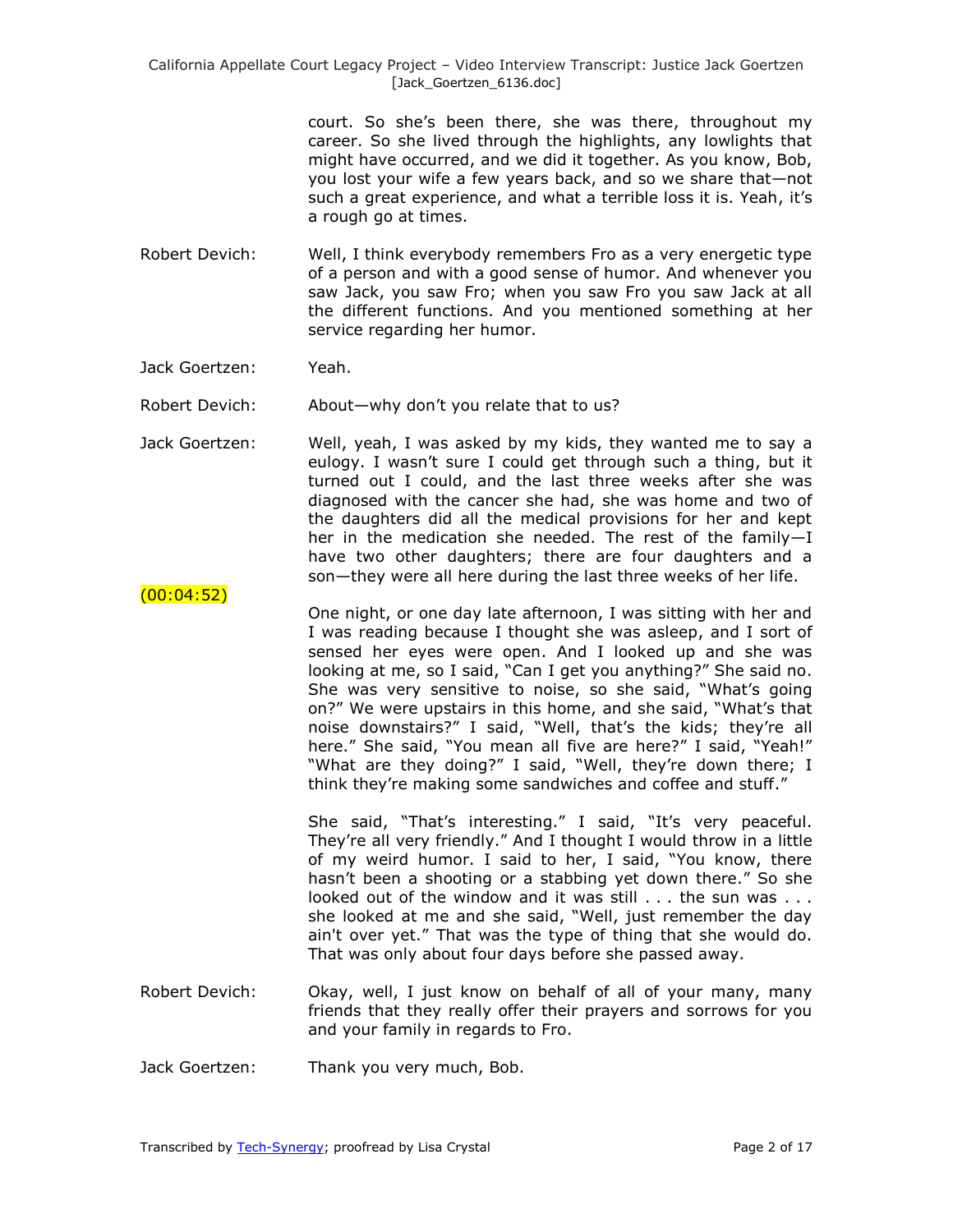- Robert Devich: Incidentally, you're one of these few native Californians, aren't you?
- Jack Goertzen: That's right. I was born in Culver City, at what was then Culver City Hospital, Memorial Hospital; it's now Brotman hospital. Just off of Venice, in Culver City.
- Robert Devich: And then what? Somehow you got connected with the beach.
- Jack Goertzen: Well, that wasn't until later. My dad was a builder-contractor and at that point in his life he'd buy homes, fix them up, and then sell them for profit, much to my mother's chagrin. They'd no sooner get a place all fixed up and boom, he'd have it sold. But we moved around quite a bit and I went to . . . I did go to one particular junior high school, Louis Pasteur Junior High School, which is out in West Los Angeles; then I went to L.A. High. And they were uninterrupted. By that time he had built an eight-unit apartment and we lived in one of the twobedroom apartments; I was an only child. We saw it had some stability there. It was about 1941 during the time when he was building it. And he made a purchase of a place down here in Laguna Beach and we came down, we're driving down . . . in fact, December 7, 1941; I was 10 years old. We were driving down the coast and we had a friend with us, a friend of my dad's. I couldn't understand all the hullabaloo they were making over this radio, and it was a Japanese attack at Pearl Harbor. But anyway, he'd bought a home that's south of this place right here, and I think he paid the munificent sum of \$14,000 for it.

It was quite a large home, on a double lot, and we lived here for two years at that time, from 1941 to 1943. And he sold it and made a killing; sold it for \$21,000. And I kind of wished he'd hung on to it and given it to me, so that I had it today; because the way property is selling here in Laguna, even now with a lull in the market it's still selling for huge amounts of money.

- Robert Devich: Well, you went into the service, into the Army, didn't you, Jack?
- Jack Goertzen: I went into the service the end of 1953, in the Army. I was stationed in Oklahoma. And the Korean War ended just when I finished basic training, so I ended up not getting sent over and instead spent my time Oklahoma for almost two years—well, about 21 months.
- Robert Devich: Then after the Army did you come back and then go to school?
- Jack Goertzen: No, I was in law school when I got drafted. I was in the draft board area where the first deferments went to married people, the second deferments went to undergraduate people, and third deferments went to graduate students. Well, I was considered a graduate student. I had a year and a half in law school and we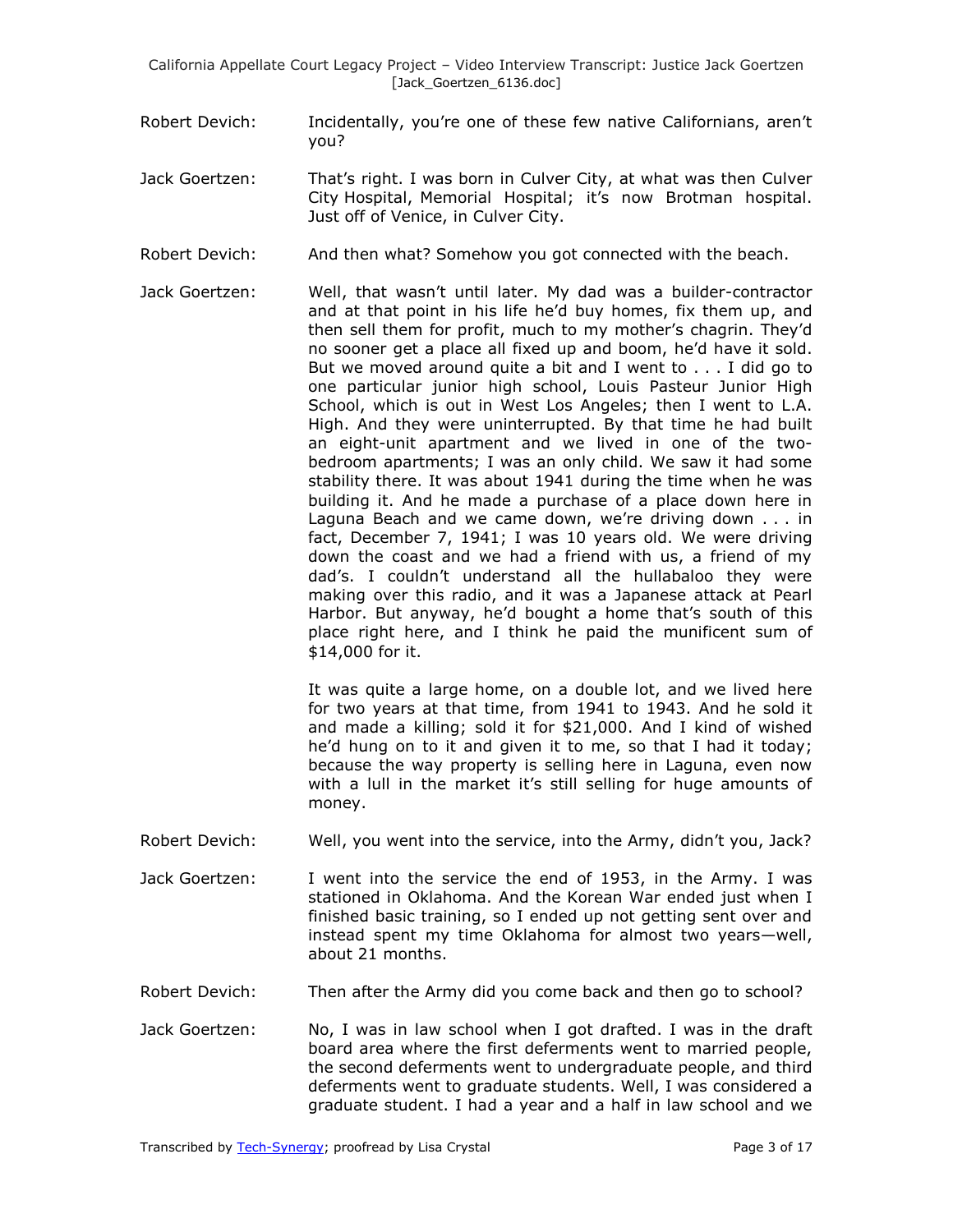> had a lot of married guys and a lot of undergrads, so they got first deferments, so I ended up in a pool that got drafted. So I did my service and then I came back and completed law school.

### $(00:09:54)$

- Robert Devich: What was your undergraduate school and what was your law school?
- Jack Goertzen: I went to both USC undergrad and law school—'48 to '52 undergrad. And I graduated in 1957, because of the Army interlude, from SC Law School.
- Robert Devich: So then what happened after you graduated from law school?
- Jack Goertzen: Well, about within a week after—I studied for the bar for three months, as we all had to—and I think it was a week after the bar was over, I got offered a job with the State Attorney General's Office. Bonnie Martin—we were on superior court together, all of us—Bonnie Martin worked for the Attorney General's Office. She pointed out there was a real hiring; there was a market for young lawyers to get jobs then. And so I came down and interviewed and got hired right away, and I was there my entire legal career, until I went on the bench.
- Robert Devich: What department were you basically in for the Attorney General's Office?
- Jack Goertzen: Well, I did criminal appeals, which was kind of neat; it took me into the appellate court. And the Attorney General would handle the respondents or the State; we would represent the State. The district attorney would prosecute to get a conviction; a defendant would appeal. We would step in for the State on appeal, and of course the appellate counsel, which represent the defendant. I did a lot of those criminal appeals, including a lot of experience in the state Supreme Court in those cases. And then they created a trials and investigations section, which of course everybody wanted to try cases and I got a chance to step in and try a lot of lawsuits and—
- Robert Devich: Any one that you can think of that sort of stands out in your mind?
- Jack Goertzen: Well, I did try . . . one of the cases I got, I had to step in for the DA's office as a prosecutor because the attorney who had been prosecuting this fellow, there was a reversal, and that attorney had gone into private practice and represented the guy on some aspects of the case. So they felt, the district attorney's office felt, they should recuse themselves, and they called for our office and I was assigned to prosecute this case after the reversal. And I secured a death penalty in the case, tried the case against the deputy public defender named Wilbur Littlefield, who later became the public defender of L.A. County.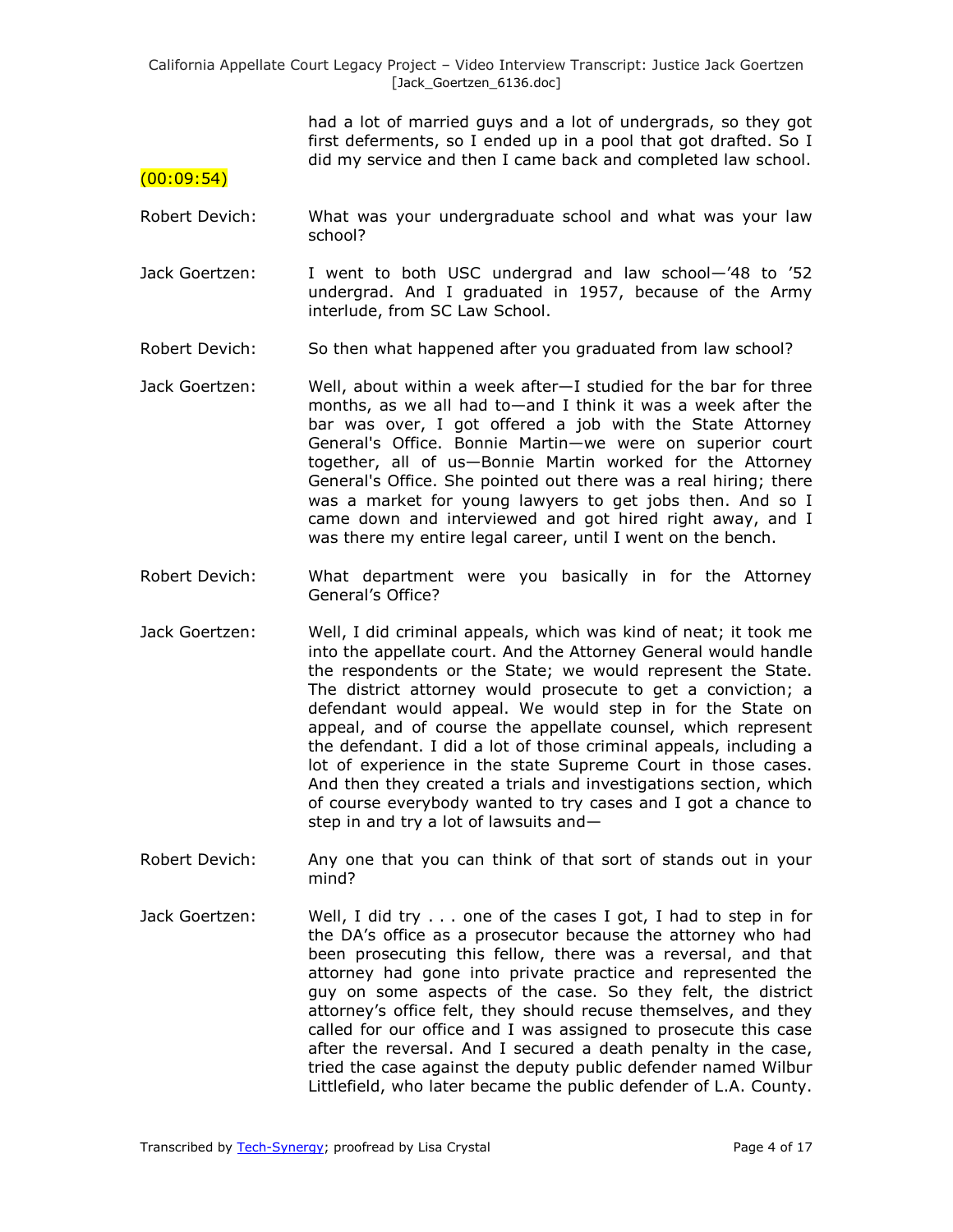> And it was a great experience, because he had a wonderful sense of humor and was a really neat fellow.

Robert Devich: A very fine reputation.

Jack Goertzen: Yeah, a very good lawyer.

- Jack Goertzen: Then we had a case involving statewide investigation of assessors' offices. There had been some allegations of bribery in San Diego County, Orange County, L.A. County, and so we had a widespread investigation of that. And I was involved in that for about a year and a half. And that was the type of things we handled, and they were really interesting.
- Robert Devich: So did that eventually graduate you into the judicial arena somehow, or how did that happen?
- Jack Goertzen: Well, graduated in what sense?
- Robert Devich: Into the judicial arena.
- Jack Goertzen: Yeah, what happened was, through my appellate experience, I got to know many of the appellate justices, a lot of the oldtimers that you knew. And one of them was Walter Fourt, who was in your division, Division One. He was a wonderful fellow, and I got to know him and have coffee from time to time. At a given point, Walter Fourt was very close friends with Bill Clark. *[Pause for ringing phone]*

I believe before we got the phone ringing here, we were talking about how I got into the court. Walter Fourt was very close friends with a fellow named Bill Clark, and Bill Clark was Governor Reagan's executive secretary at the time. And Walter Fourt asked me one day, he said, "How would you like to be on the municipal court?" I said, "I've never given it that much thought.‖ I hadn't at that time.

- Robert Devich: What year was that, Jack?
- Jack Goertzen: That would have been around the end of 1967, early 1968. No, it was the end of 1968. And then he called me up one day and he said he'd talked with Bill Clark and he said, "Put in your application," which I did. And sure enough there were several vacancies in the municipal court; I got appointed in I believe it was September of 1968. And that was really quite nice.

### (00:15:03)

Robert Devich: How long were you on the municipal court?

Jack E. Goertzen: Two years and about two weeks, because during that time, toward the end of the two-year period, I got a call from Justice Fourt, and he said, "There are some vacancies coming up in the superior court, so be sure you get your application on file and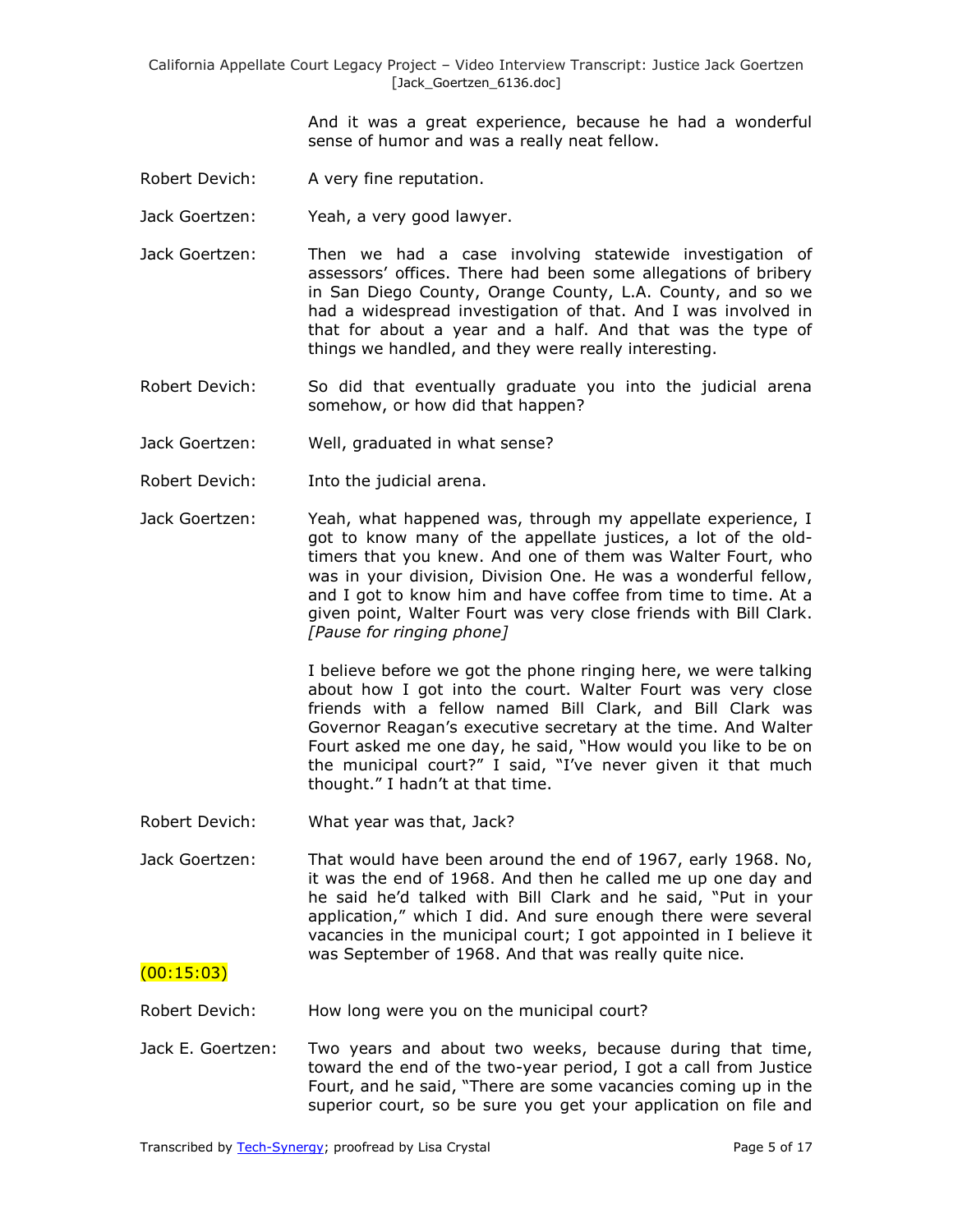lively to be considered." And sure enough, I got a call and got elevated to the superior court in 1970, November of '70.

- Robert R. Devich: How long were you on the superior court?
- Jack E. Goertzen: Till I went on the appellate court, which was April of 1988 and then April of '88 to September of '91.
- Robert R. Devich: In what capacity did you serve on the superior court? I think you were—
- Jack E. Goertzen: Well, I started out in criminal, as most of the judges did at that time. And I was in Long Beach for a couple of months and I was in the valley for a few months, and then I finally got brought downtown. And I was in that pool and I served on criminal till 1976, when I requested and got a civil assignment. So I moved over to civil and then I was on civil for a number of years, and then I decided to run for the assistant presiding judge of the court. And that would have been '87—let's see, '85—and I got elected to that spot and then two years later I was elected the presiding judge until I was appointed to the Court of Appeal.
- Robert R. Devich: Any cases that you can recall from your superior court days that sort of stand out?
- Jack E. Goertzen: Well, I did . . . I recall we had a trial involving a fellow named Vaughn Greenwood, who was quite a vicious fellow. He had two sets of trials. I had a series of robbery cases. One of his victims was Burt Reynolds, the actor, who came to court to testify, and that day the court was packed with young ladies from all over. They had all . . . word got out through the court that Burt Reynolds was going to be there. So when I came out on the bench, there were 100 young ladies and Burt Reynolds was sitting there; and I looked out and I said, "Gee, I didn't realize everybody wanted to come see me." [laughing] He liked that. But he was a very nice fellow. Then Vaughn Greenwood, he was later convicted of a series of murders that he had committed down in skid row, vicious killings. But I had . . . I guess there's a lot of cases; it's hard sometimes to remember them all, but a number of—
- Robert R. Devich: Who appointed you to superior court? Was it-
- Jack E. Goertzen: Well, I was appointed by Governor Reagan to the municipal court and elevated by Governor Reagan, and then later when I went to the Court of Appeal, it was Governor Deukmejian.
- Robert R. Devich: When you were appointed to the Court of Appeal by Governor Deukmejian, did he call you for your appointment? Did his appointments secretary call you for your appointment?
- Jack E. Goertzen: No, he called me.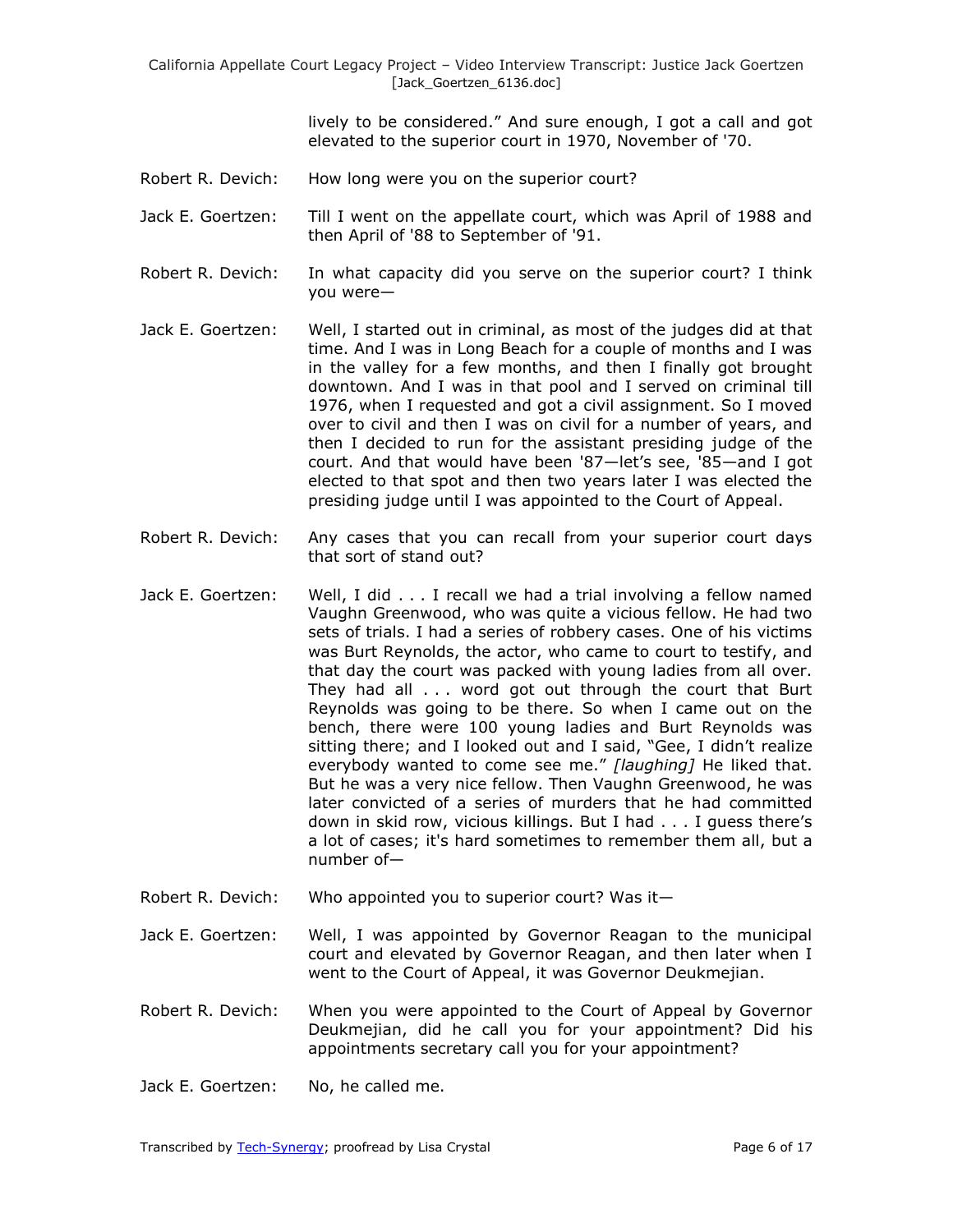- Robert R. Devich: Did he tell you why he was going to appoint you to the Court of Appeal?
- Jack E. Goertzen: Well, he just said he'd heard a lot of nice things about me and was aware of my career on the trial court and he thought that I'd make a good appellate appointment. And I thanked him and that was it.
- Robert R. Devich: Any cases . . . who were you appointed with to the Division Four; who did you sit with at that time?
- Jack E. Goertzen: Well, I was not appointed with them. I joined the Division. Arleigh Woods was the presiding judge of Division Four and the associate judges who were there before me were Gene McClosky and Ron George, who later went on to become associate justice and then Chief Justice of our State Supreme Court, where he serves today.
- Robert R. Devich: Were they the same three with you when you retired?
- Jack E. Goertzen: Yeah, they were on that court until I retired. I was retired the same day that Justice George became associate justice to the state Supreme Court.
- Robert R. Devich: Do you recall any cases while you were on the Court of Appeal that sort of stood out?
- Jack E. Goertzen: Well, I had an interesting tax case, of all things. Tax was never one of my long suits that I was super interested in. It was kind of a boring subject except to somebody that really was into taxes. But I had a wonderful tax case with Paul Newman. It involved his work in a movie called *The Sting*. I believe the state was trying to impose a full 60-day tax, which was his shooting schedule in California. In fact, he only shot about four weeks of that 60 days. We ultimately held, our division—and I wrote the opinion—that he could only be taxed for the time he was actually in California doing the work. It made some . . . it got into the tax books. Here I am, I got some fame as a writer of a tax opinion. But I think I had . . . I'm trying to think; god, it's so many—
- Robert R. Devich: Sometimes they sort of run together, the cases; that's why-
- Jack E. Goertzen: Yeah, that's exactly right. We had a case with the actor Robert Conrad. I wrote an opinion there where he was . . . again, it was another, ironically, a tax case; but we ruled against him. He wasn't too happy. He actually came to the court and sat in on oral argument, I guess. He had been following the case; he was an appellant. All intendments were against him. The trial court was . . . well, you usually upheld the trial court, most of the time, as you well know. But he was quite unhappy.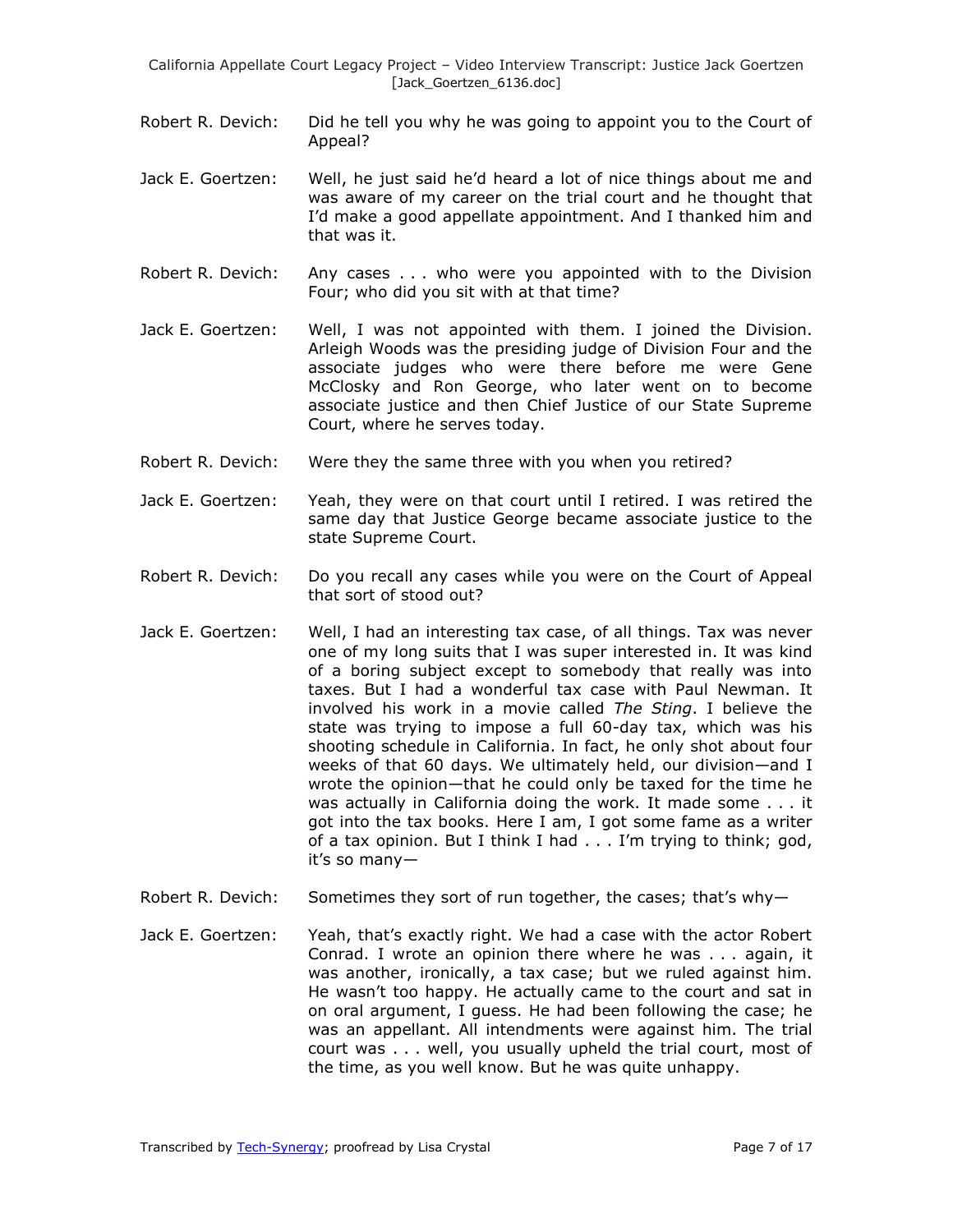- Robert R. Devich: Since you sat on the three various courts, which of the three did you enjoy the most?
- Jack E. Goertzen: I would say the superior court. I like the idea of working with attorneys face to face. The appellate court was a nice assignment, very pleasant, but you're pretty isolated.
- Robert R. Devich: Well, you're a people's person. You're known as a people's person. So I would venture to guess that's where you would—
- Jack E. Goertzen: Well, I think that was the feeling. I enjoyed the interaction. You're going to chambers with the lawyers and discuss the case or you make rulings. You're there in court where the battle is going on. When we do appellate work, we're working off a trial record and you've got a couple of—usually got a couple of very brilliant, bookish attorneys doing the appellate work, whereas in trial court you've got the give and take of . . . you made rulings on the spot. In appeals we'd take the case under submission and maybe a month later we would render an opinion. But in the trial court, you had to make your calls, a lot of your calls, right then and there.
- Robert R. Devich: Well, from a personal standpoint, I've heard many comments about you were very affable and very pleasant and the attorneys loved to work with you on the superior court; so that probably showed in your feelings towards that court.
- Jack E. Goertzen: That was nice. Going back to Justice Fourt, when I got appointed to the municipal court he called me in and he gave me some advice I remembered throughout my career. And I thought it was the sagest thing I had ever heard. He said, "When you go on a court, you've got to take yourself, you've got to take your work, seriously, because what you do affects people's rights, property rights, or in the case of criminal cases it might affect their liberty. So the work is serious work. But don't ever take yourself too seriously.‖ I always remembered that. I've always thought . . . I knew, as I'm sure you did, some very tense, uptight judges that were always on the edge of their seat. That wouldn't be much pleasure. It's better to sit back, enjoy it, make your calls, but you don't have to be so serious that you're tying up your insides and getting uncomfortable, and maybe getting unwell, too.
- Robert R. Devich: Sure. Did something interesting happen when you were on the superior court, then you were going to the Court of Appeal, that involved the University of Southern California band?
- Jack E. Goertzen: Oh, now that was, what that was, when I was elected to . . . after my two-year stint as assistant PJ of the court, it's pretty automatic that you would be elected then for two years as presiding judge. I had a very good friend that I went to law school with, Irving Feffer, who was a private attorney at the time, and Bill Rutter, who's the author of all the Rutter works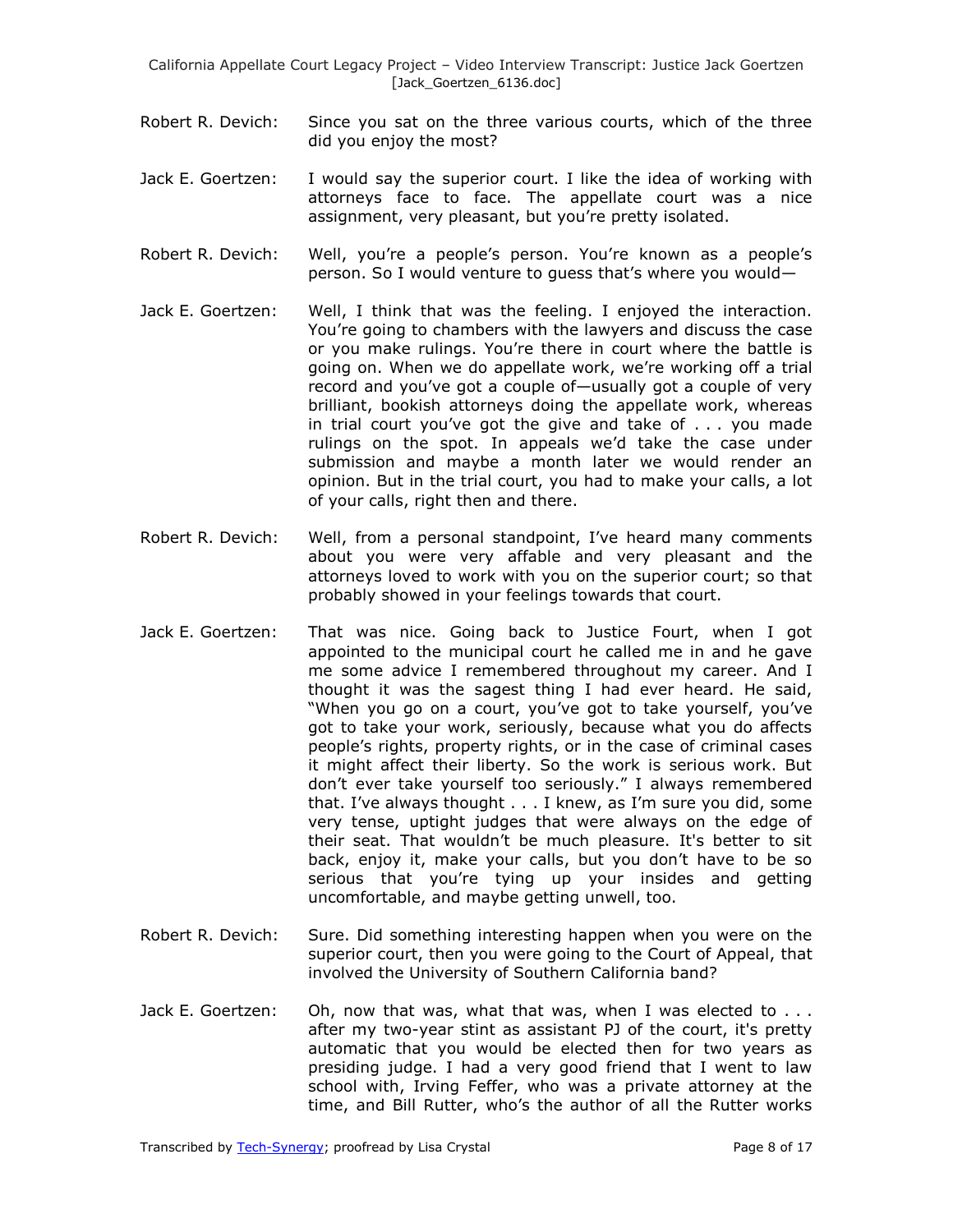that we all are familiar with in law. They all got together, unbeknownst to me, for the day I was going to be . . . first day on the court after being elected PJ. The calendar was always called by the assistant PJ, so I was back in my office, the PJ office, and I got a call from Skip Byrne, who was the assistant PJ, and he said, "Could you come out here? I've got a problem with one of your cases that you had when you were assistant PJ.‖

I go out there, and Skip had pulled up a chair, and I'm sitting down there and we're looking at a file; I'm trying to think of what he's talking about. All of a sudden the back door kicked open and about 12 or 14 members of the SC marching band came in and played the SC fight song. Of course it reverberated throughout the . . . as you well know, that court is huge, and the acoustics are phenomenal. I was serenaded by the SC marching band, and it was quite a thrill. It was all engineered by Irv Feffer and Bill Rutter. Of course, Skip was an old UCLA guy. He said, "I don't know what I'm doing out here, listening to this SC serenade.‖ *[laughing]* Yeah, that was quite a kick.

- Robert R. Devich: That was well talked about, believe me. When you were on the Court of Appeal, did you have a collegial type of a division?
- Jack E. Goertzen: Very much so, very much so. I can remember . . . as you well know, everybody has their ideas about how things should be decided, and you might be at odds philosophically with one of your seatmates, but we always were very affable about everything; and even in dissenting situations there was never any harsh feelings. And I remember particularly one case where I really learned what a neat lady Arleigh Woods was. I knew she was a very neat lady going in, but it was evidenced very much so in a situation where I wrote a dissent to a case. I can't think of the factual situation, but it was a case where I had dissented strongly. Justice Woods had written a majority, so she rewrote her majority opinion to include a pretty good slam at the dissenting judge, me.

So I went in and I said, "Hey, Arleigh, I've got to tell you something. If you're going to put this in the opinion, I'm going to rewrite my dissent and we're going to really have a hullabaloo." She looked up and laughed; she said, "I'll take it out." She said, "It was just a quick reaction." But I mean, that was the nature of our relationship. We all went to lunch after we had sessions, where we discussed the cases coming up. And we would always go to lunch together over at Langer's Delicatessen, which was fairly near the appellate court.

- Robert R. Devich: That was Gene McClosky's place.
- Jack E. Goertzen: Yeah, he used to kid me, because Gene was a big corned-beef man and I liked turkey with mayonnaise, lettuce, and tomato.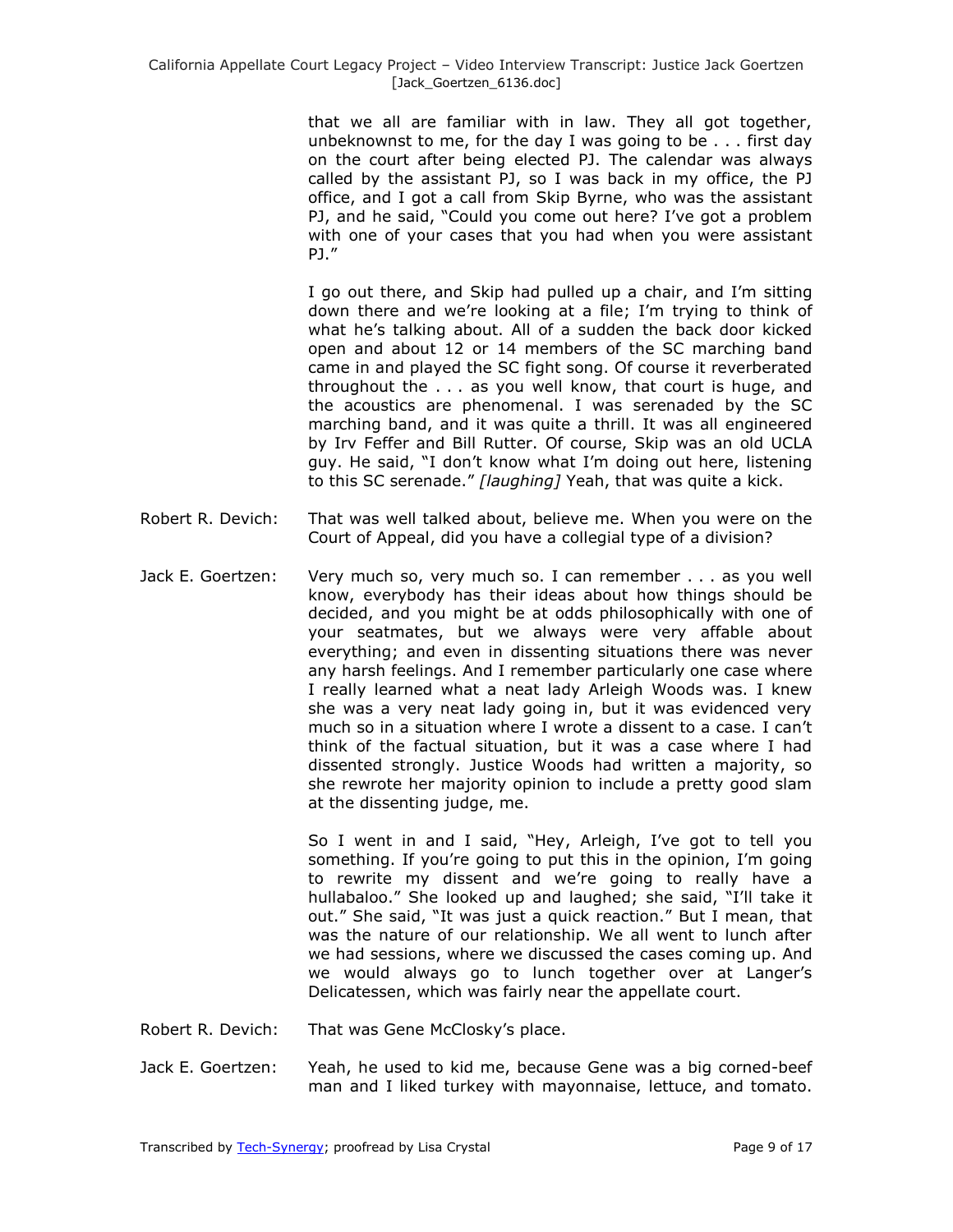He says, "You don't go to a Jewish delicatessen and order a turkey sandwich, you order corned beef." I drove him nuts.

- Robert R. Devich: So you never found any lack of collegiality that affected any of the decisions.
- Jack E. Goertzen: I can never remember any of the judges ever getting mad at each other.
- Robert R. Devich: That's very important, isn't it?
- Jack E. Goertzen: Oh, absolutely. You've got to work together for a long time; nobody knows how long you might sitting on that court. And if you have a hostile feeling that crops up, that could be very uncomfortable. We never did. It was always a pleasure to come to work.
- Robert R. Devich: Can you tell us, then, why you retired from the Court of Appeal when you did, and when did you do that, Jack?
- Jack E. Goertzen: Well, I was appointed to the bench, I believe I was 36; no, I had just turned 37 when I got appointed. As you well know, Bob, we get a fully vested retirement after 20 years. However, to start drawing your retirement you have to be 60.

# $(00:30:11)$

- Jack E. Goertzen: So I had a fully vested retirement at the age of 57, but they take about 8 to 8.5 percent of your pay per year for the retirement, and that deduction goes on as long as you're on the bench. So from the time I was 57 to 60, I was still contributing to the retirement even though—you know, 8 percent was a substantial chunk—even though I wouldn't benefit any by it, because my 20 years was up. And when I was 57 my percentage was fixed at 75 percent. So I just decided after I'd reached 60 that, you know, I'd enjoyed it very much but there was some financial consideration to be thought of; and plus, and I will be honest, the market at that time was very lucrative for private judges, either working independently or going with one of the groups like JAMS or Var Fox's group.
- Robert Devich: Is that what you did after you retired then?
- Jack Goertzen: I did, independently, private judging for . . . Oh, no, first of all when I retired I decided, I had been assistant PJ for two years, PJ for almost a year and three-quarters, and then three and a half, almost four years on the appellate court. I hadn't been in a trial court for a long time. So I called up . . . I can't remember who the PJ was when I retired, but I called and he said, "Why don't you come and join us on an assignment?"

They'd opened a court out in the common—what they called the Commonwealth Building, west of the downtown area, and they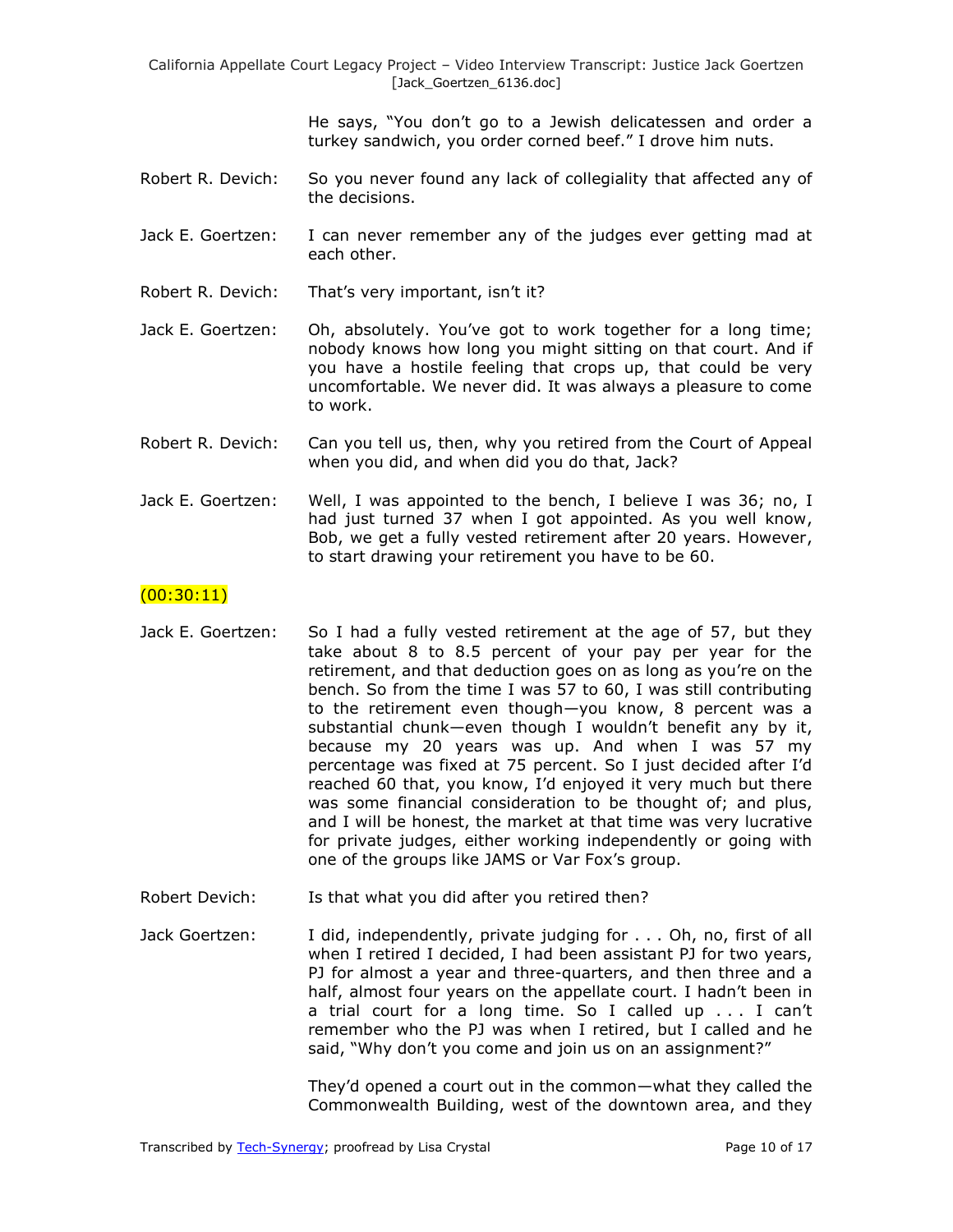assigned me. I sat on assignment for about six months and tried some cases just to get the feel of it again. It was fun; it's like once you learn to ride a bicycle—you know, you don't really forget it. So it came back quick, and I enjoyed that. So for about six months I sat on assignment; then I did some independent private judging and then I joined JAMS for a while, and then I left JAMS and went back to independent judging.

And finally, I know Jim Kolts, the late Jim Kolts, said, "The shelf life of a retired judge is about 10 or 11 years, and after that you kind of got . . . it starts to drop a little, and you've got to decide whether you want to do some advertising or go around and push yourself." And I decided, I let it just sort of taper off. I do still do a little bit now, but not much.

- Robert Devich: Do you have any particular feelings or thoughts about the practice of the law today as it pertains to counsel, the courts, the relationship between counsel and the courts and counsel and counsel? Do you have any feelings?
- Jack Goertzen: Well, I think, probably . . . I hear a lot of the old-time lawyers talk, the guys we knew when we were practicing in the trial court. They seem to feel that both attorneys and the judges sort of take themselves a little too seriously. It's not as relaxed as when you and I did the trial work. And that's not necessarily a criticism, because a tense judge is not necessarily a bad judge. It's just I don't think—as I told you earlier—I don't think it'd be enjoyable to be sitting there with a great tenseness in the court all the time. But you can still have wonderful judges, but they seem to lack the relaxed atmosphere we had. And I've heard many . . . when I did the private judging, I'd get some of the attorneys I used to have, and they'd comment on it; they'd say, "We miss some of the old guys and the old days."
- Robert Devich: Did you . . . I believe you've received quite a few awards for your judicial career. Can you think of any that—
- Jack Goertzen: Well, there was a nice award from the then–L.A. Trial Lawyers Association, called LATLA at that time. It's since become . . . they changed their name to the California Consumers Attorneys Group, and I was Trial Judge of the Year one year for that. That was a very nice award; it's a very prestigious and nice group of guys and gals, fine attorneys.

# (00:34:58)

The Lawyers Club honored me as a Judge of the Year; I got an award from the Valley Attorneys Association of the San Fernando Valley Group.

So those were the type of things. They're nice to have because they're from your peers. I mean, well, I'm not a lawyer, I'm a judge; they're still your peers, they're your peers, they're your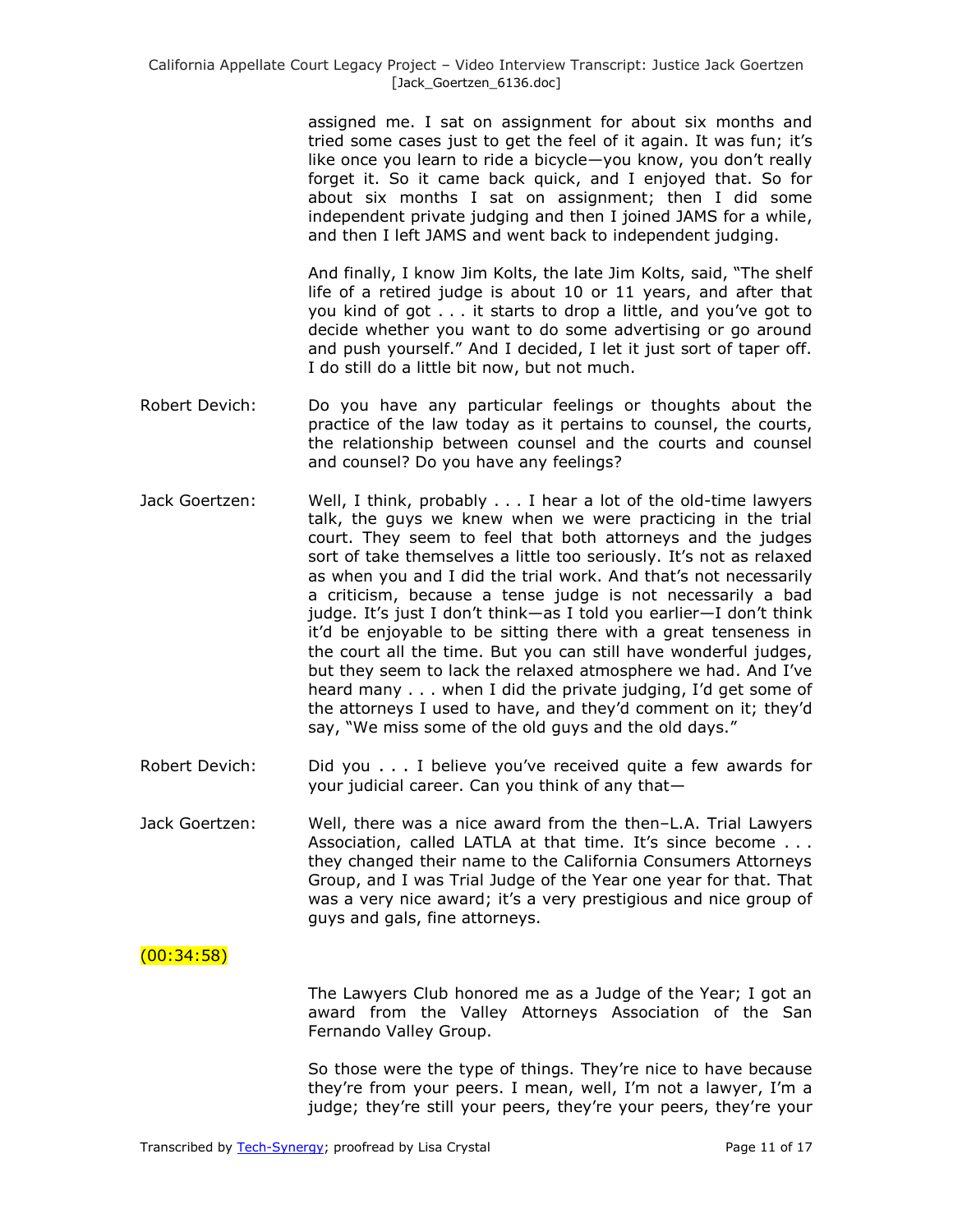fellow practitioners, because you're practicing your judging and they're practicing their lawyering together.

- Robert Devich: Well, not only were you a lawyer and a judge, but you were also one who was known to possess a great sense of humor and a great storyteller; and I think you served as emcee for many roasts, functions, bar association things, and that you've worked with some interesting comedians throughout your life. Can you tell us something about those, and who may have been the greatest comedian that you ever worked with and something along that line?
- Jack Goertzen: Well, yeah, I got into that. One time when I was still on the muni court they were going to do a little roast of Charlie Hughes, who was the presiding judge of the municipal court at the time; he later was on the superior court with us.

So they needed somebody, they wanted to present something special to him. He loved . . . he had a hobby, saved fireman's hats. He had a collection of fireman's hats, pretty extensive, about 25 or 30. So they secured an L.A. firefighters hat and I was to present it to him; they asked me to present it to him. And so I worked up a little comedy, because I'd known Charlie for a long time. And I said, this gives me a chance to thank him. Because when I went on the municipal court I'd been trying some pretty substantial cases; and Charlie was the PJ when I went on and he welcomed me and he said, "You've got a wonderful reputation—a really good trial lawyer, you're trying complex and serious cases." And he said, "I got just the spot for you in the municipal court," which he promptly assigned me to the drunk tank. So I said, "Now I'm going to get back at him." *[laughing]* 

But which, incidentally, was a fun assignment. Three months I was assigned in the drunk tank; and it's a good experience, I can honestly say. I think the municipal court was a great place for judges to start, because first of all, you don't come on the court and you're blessed with superior wisdom; you've got to develop a way of handling trials. And if you give some poor drunk 12 days instead of 10 days, it's not the end of the world, whereas if you give him state prison versus a county jail sentence, that can be a substantial difference.

At any rate, I got into that, and from then on there we had a lot of groups. There were . . . we'd have functions, retirements judicial retirements—and legal functions; and I started doing some emceeing, and it just—

- Robert Devich: It didn't seem like it was a great party unless you were the emcee.
- Jack Goertzen: Well, it was fun; I enjoyed the work. And I'd had a chance to emcee a dinner for the great test pilot Chuck Yeager, which was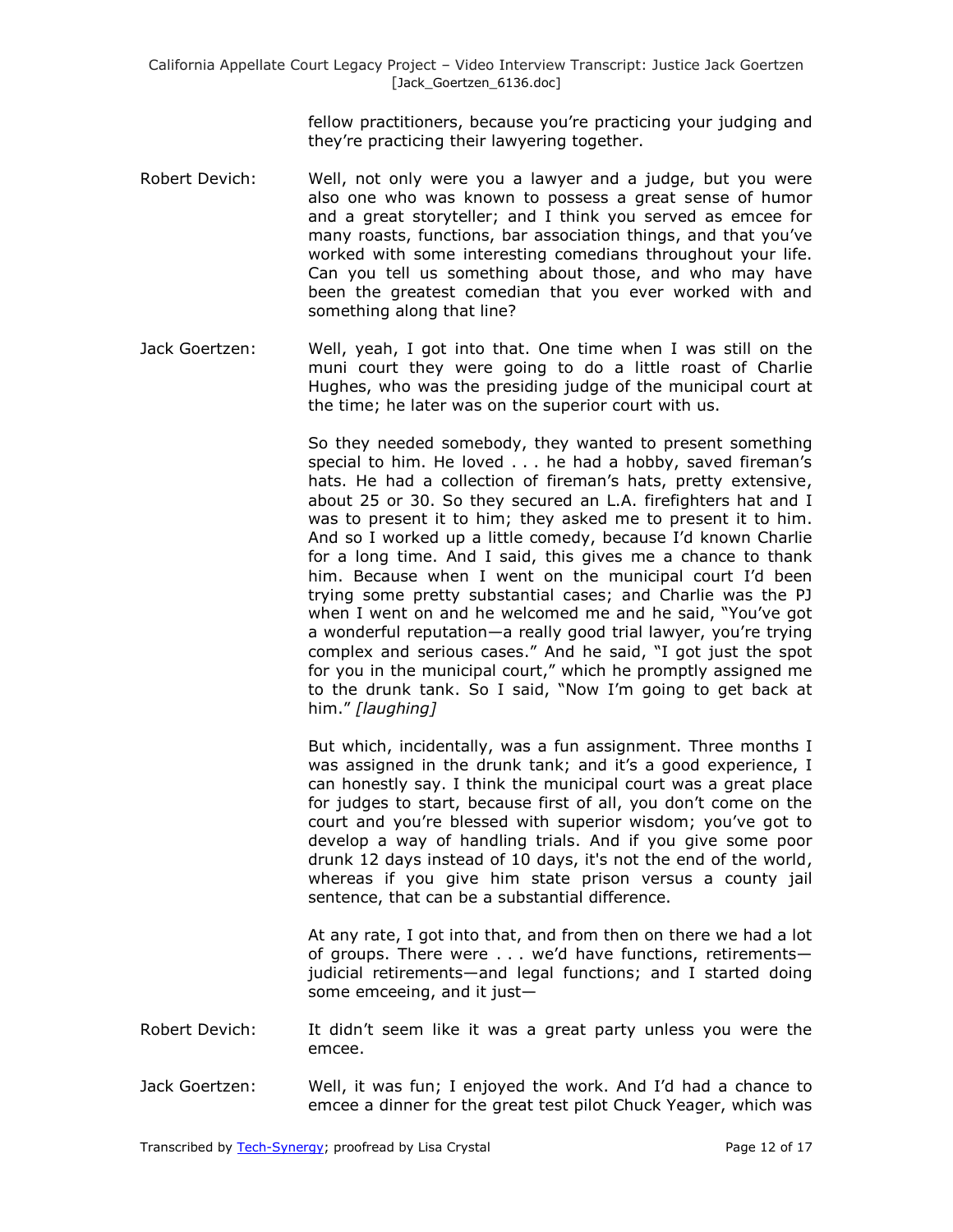a big thrill. And I worked with Pat Buttram, who was quite a funny guy, and some of the old-time comedians—Milton Berle was there. He was kind of a pain in the neck; I don't mind saying it. He was a pretty ego guy; he didn't want anybody telling jokes if he didn't know what they were going to be telling, because it might be something he wanted to tell, and stuff like that.

But I think the most fun fellow I worked with . . . I did a retirement, an LAPD fellow who'd been an Attorney General investigator after he retired from the PD but was . . . And his son was retiring, Lou McClary. Among the fellow roasters were Bob Newhart, who was just a super fellow to work with and a lot of fun, and he had a great sense of humor. So I was lucky to be exposed to those guys.

Robert Devich: Well, as you look back now on your career, do you feel that your legal and judicial career had any sort of rewarding effect upon you and your family? And on the converse, did it create any hardships for you and your family?

# (00:39:52)

- Jack Goertzen: No, I think it was a very rewarding thing. I know there's a lot of people who felt judges weren't being paid enough. I never felt too bad about it; I thought the pay was pretty adequate. And I always enjoyed the raises when they came, but the work itself was rewarding. You felt you were doing something for your community; you were serving the people of California as a judge, so—
- Robert Devich: Has the attitude of society made a change towards the feeling towards judges and lawyers?
- Jack Goertzen: Well, there always has been . . . there was an old joke I remember. It said, the joke said, "You know what they call a busload of lawyers going over a cliff with one empty seat? A tremendous waste of space." And there was a rash of jokes. In fact, in the State Bar at the time, a fellow was speaking out; he said, "We shouldn't have these kinds of jokes." Well, a lot of us felt that's crazy to try; you know, you're not going to get rid of humor, and the best way is to slide with it and accept it. There were a lot of people that feel . . . they were down on attorneys, just like there are a lot of people who get down on doctors when you start reading all the malpractice cases that crop up.

So it's always good to know that there are a lot of attorneys that take their work seriously. And they're not out to drub the public; they're out do them good and serve them well. And I think that's the answer to any hostile feeling. But I mean, you know, anybody that has a bad experience and they feel that the attorney caused it, they're going to be yelling about the lawyers and the judges and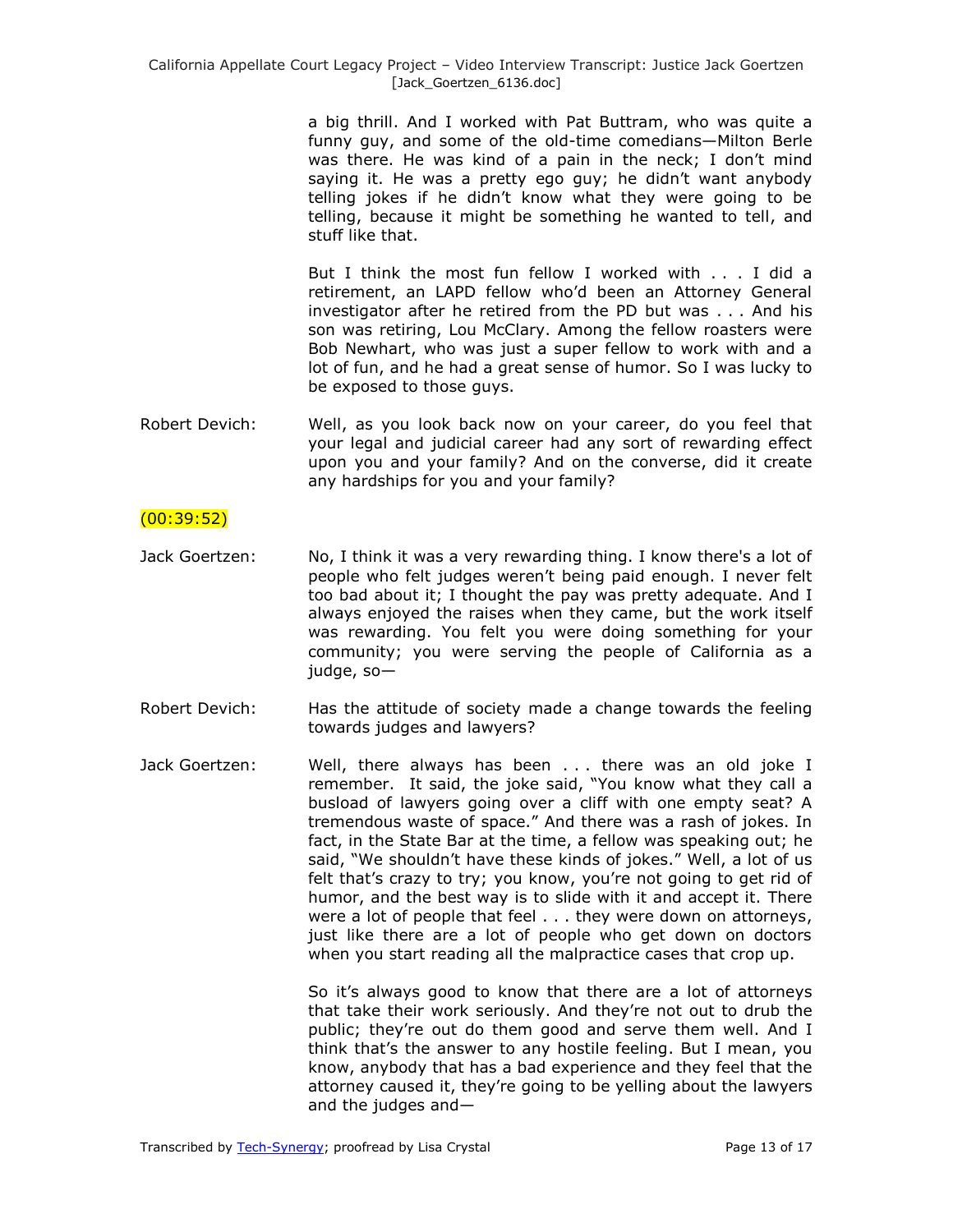Robert Devich: Do you think the media has had any effect?

Jack Goertzen: The what?

Robert Devich: The media? Has it affected the—

Jack Goertzen: Well, I suppose the media, they can get on a judge in a case, an attorney, and they're not always accurate in the reporting. They may feel that something was caused by a judge. Those cases where sometimes there's a fellow that commits, it usually involves in the sex crime area or pedophile cases, if the judge gives him too light a sentence, the media really roars, and sometimes maybe with justification. Maybe the judge really didn't think it out, and that he is somewhat remiss; but a lot of times, too, there may be good reason.

> So I always thought it's up to the judge, if he's rendering a decision, a sentencing or a decision in a case, that he's deciding the rights of some people, he should spell it out real carefully and clearly so that those people . . . a good reporter will pick it up and have the wording there, and it'll be out there, and the public can understand what he has done.

> But some judges will just say, "You go to state prison" or "You go to county jail" and don't talk. They don't say, "Well, you know, this crime is going to give you a break here because you did this, that, and the other thing," or "I'm not giving you a break because of the nature of your offense," that type of thing. So it should be spelled out by the—

- Robert Devich: Okay. Looking back at your career again, can you think of any outstanding individuals that you would call heroes that influenced you throughout your legal and judicial career?
- Jack Goertzen: You mean people that I ... well, I always had a great admiration for Malcolm Lucas, who was the Chief Justice prior to Ron George. I have a lot of admiration for Ron George; he's a very bright, intelligent fellow who's running a tough court and running it with, I think, great ability. And the same with Malcolm Lucas; he always had a great judicial temperament, the way he carried himself. He made wonderful appearances in public. These guys, when they go into public and they're good and handle themselves well, that's what the public takes away—that's a judge's judge. And it's doing other judges good to have people like that.

I can't think of . . . I mean, I had a lot of judges, individual people I had a great fondness for, both ladies and gentlemen judges, and not too many of them that . . . I mean, there was obviously judges that weren't all that great at the job, and we all know that, but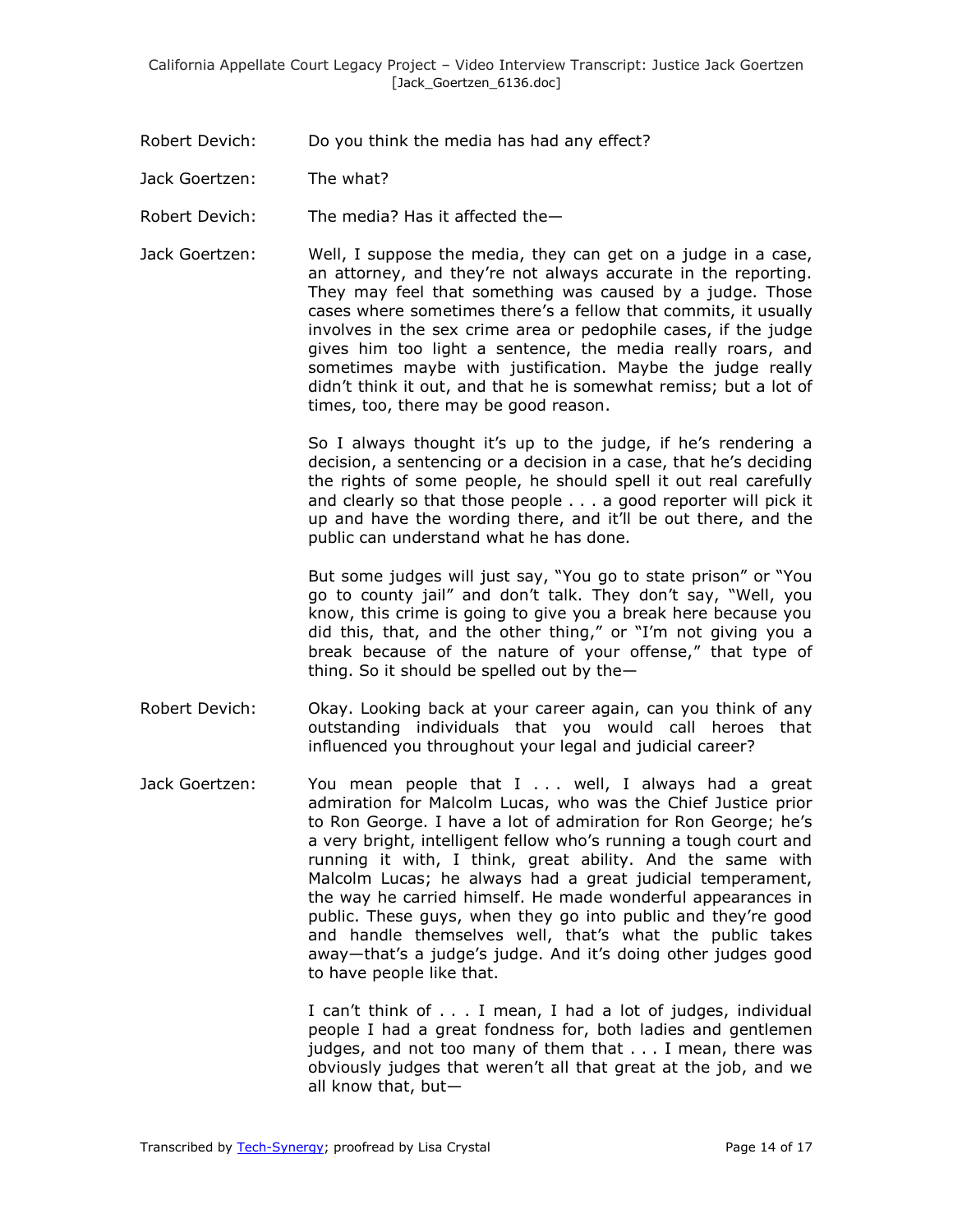$(00:44:58)$ 

- Robert Devich: Is there anything that maybe you can add, as far as what your vision is for the future as far as the court system is concerned, that you would maybe like to see happen in the future to enhance the courts?
- Jack Goertzen: Well, I would just hope that anybody that goes on the bench would remember the responsibility it carries both in the way they carry out their job  $\ldots$  As Justice Fourt said to me, "Do it seriously, because what you do affects people and affects their freedom and affects their property rights."

But also be more aware of the public that what you're doing . . . A majority of our cases the public doesn't even follow because they're just . . . we've got a bunch of cases still moving through, a plumber suing another guy for the plumbing job he did and stuff that doesn't make the paper. But do it well. Do it, try to do it to the extent you can make both sides reasonably happy; the loser is always going to feel bad, but I think . . . But as you get in the cases that might get picked up by the press, be aware of that.

And as I said earlier, elucidate when you make rulings, or when you make final rulings especially, and let the public know what your thinking is. And then if they disagree with you, so be it, but you at least let the public know. But if you don't do that and they just feel that you've done the wrong thing, they can go nuts with it because you've said nothing that really defends your position.

Not that you have to defend your position, but you certainly . . . I would say this: I have always felt that if you can't articulate in some fashion the reasons for a decision, then maybe that decision has problems with it. In other words, if it's a good decision you ought to be able to state why. And if you feel like you just don't want to say anything about it then it might look like you're stonewalling or something.

So I just think that in the future the judges should be constantly aware that we are in a media society now. And I think when you and I first started on the court we didn't have too many cases like O. J. and these cases that are, you know, they're just being followed—the *Enron* case and things like that. The press is on cases all over now; they're a real media event. You didn't have programs like *Court TV* in those days. And so it's a media world. So I think you as a lawyer and a judge have to be aware of that and conduct yourself accordingly.

Robert Devich: Well, I can say, Jack, from a personal standpoint, that I know you have the reputation for having conducted yourself in a very highly dignified and honorable way throughout your whole judicial and legal career. And California should be thankful that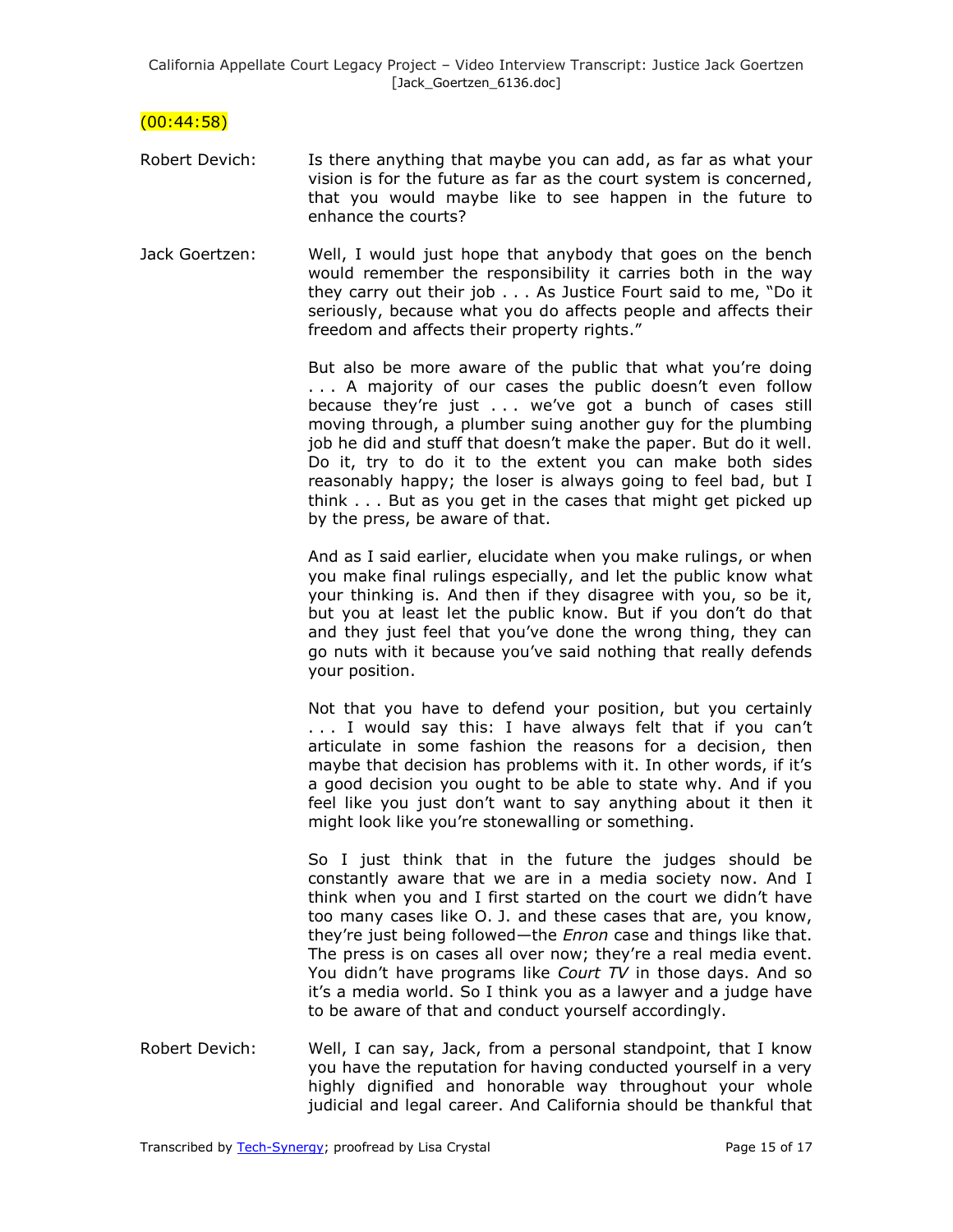they had somebody like you as part of their court system. But I have to ask you one thing before we close, unless there is something else that you want to add after I ask this one question.

I remember that you had an old-time Porsche. Do you still have it?

- Jack Goertzen: I do; it's downstairs in the garage right now.
- Robert Devich: What year is it?

Jack Goertzen: Nineteen sixty-five, before I went on the bench.

Robert Devich: How tall are you?

- Jack Goertzen: Well, I'm about  $6'1\frac{1}{2}$ , but I've shrunken since I first went on the bench.
- Robert Devich: Because I've been in that car with you, and I always wondered how you ever got in and out of that car.
- Jack Goertzen: Well, ironically, the headroom in the German cars was a lot better in those days than the Japanese cars. I know my wife had a Nissan and my head was right up against the ceiling, but in that Porsche my head doesn't hit the ceiling at all. You have to learn how to slide in rear end first and swing your legs in.
- Robert Devich: What did you use for air conditioning in that car?
- Jack Goertzen: Well, we used to kid around, we called it the 2-80 air conditioning. You've got two wind wings; you open them and drive 80 and that's your air conditioning. *[laughing]*
- Robert Devich: Okay, Jack, well, we want to thank you on one hand and then again offer our condolences.
- Jack Goertzen: Okay, well, thank you very much.
- Robert Devich: So if there's anything more that you—
- Jack Goertzen: I would only offer that for highlight cases, I'm sorry I couldn't remember more of the cases; but maybe that's a fact that a lot of the cases were just regular cases, they weren't O. J. cases and they weren't *Enron* cases.

# $(00:49:55)$

But I was involved in two pieces of litigation after I retired as a judge. I was on a panel of three settlement judges for Michael Jackson when he had a problem involving allegations against a young boy. And we settled that case for a substantial amount of money. I worked with at the time Jack Tenner and Bill